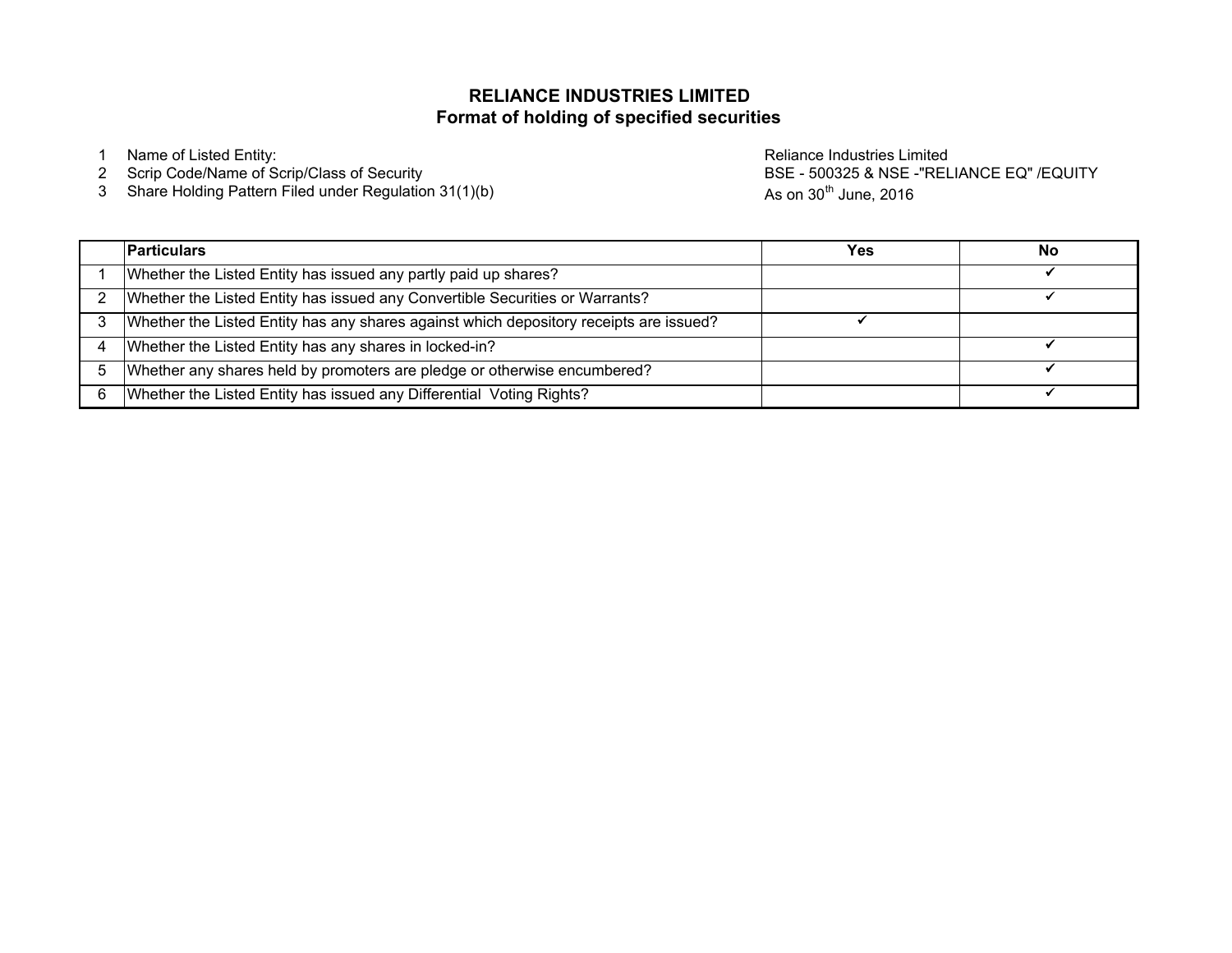#### **RELIANCE INDUSTRIES LIMITEDTable I - Summary Statement holding of specified securities**

| Category | Category of shareholder             | Nos. of      | No. of fully paid No. of Partly |                          | No. of   | Total nos.                       |                        |                                       |        |              |               |                   | Shareholdin   Number of Voting Rights held in each class of   No. of Shares   Shareholding, as   Number of Locked |                |                                    | <b>Number of Shares</b> |              | Number of     |
|----------|-------------------------------------|--------------|---------------------------------|--------------------------|----------|----------------------------------|------------------------|---------------------------------------|--------|--------------|---------------|-------------------|-------------------------------------------------------------------------------------------------------------------|----------------|------------------------------------|-------------------------|--------------|---------------|
| (1)      | (II)                                | shareholders | up equity shares                | paid-up                  | shares   |                                  | shares held gas a % of | securities (IX)                       |        |              | Underlying    | a % assuming full |                                                                                                                   | in shares(XII) | pledged or otherwise equity shares |                         |              |               |
|          |                                     | (III)        | held                            | equity shares underlying |          | (VII)                            | total no. of           |                                       |        |              |               | Outstanding       | conversion of                                                                                                     |                |                                    | encumbered(XIII)        |              | held in       |
|          |                                     |              | (IV)                            | held                     |          | (V) Depository $= (IV)+(V)+(VI)$ | shares                 |                                       |        |              |               | convertible       | convertible                                                                                                       |                |                                    |                         |              | dematerialize |
|          |                                     |              |                                 |                          | Receipts |                                  | (calculated            |                                       |        |              | securities    | securities (as a  | As a % of<br>No.                                                                                                  |                | As a % of<br>No.                   |                         | d form (XIV) |               |
|          |                                     |              |                                 |                          | (VI)     |                                  | as per SCRR.           | <b>Number of Voting</b><br>Total as a |        | (including   | percentage of |                   |                                                                                                                   |                |                                    |                         |              |               |
|          |                                     |              |                                 |                          |          |                                  | 1957) (VIII)           |                                       | Rights |              | $%$ of        | Warrants) (X)     | diluted share                                                                                                     | (a)            | total                              | (a)                     | total        |               |
|          |                                     |              |                                 |                          |          |                                  | As a % of              |                                       |        |              | $(A+B+C)$     |                   | capital) (XI)=                                                                                                    |                | Shares                             |                         | Shares       |               |
|          |                                     |              |                                 |                          |          |                                  | $(A+B+C2)$             | Class X                               | Class  | Total        |               |                   | (VII)+(X) As a $\%$                                                                                               |                | held (b)                           |                         | held (b)     |               |
|          |                                     |              |                                 |                          |          |                                  |                        | (Equity)                              |        |              |               |                   | of (A+B+C2)                                                                                                       |                |                                    |                         |              |               |
|          |                                     |              |                                 |                          |          |                                  |                        |                                       |        |              |               |                   |                                                                                                                   |                |                                    |                         |              |               |
| (A)      | Promoter & Promoter Group           |              | 1463101074                      |                          |          | 1463101074                       |                        | 46.49 1463101074                      |        | 0 1463101074 | 47.65         |                   | 46.49                                                                                                             |                | 0.00                               |                         | 0.00         | 1463101074    |
| (B)      | Public                              | 2642883      | 1684062363                      |                          |          | 1684062363                       | 53.51                  | 1512178739                            |        | 0 1512178739 | 49.25         |                   | 53.51                                                                                                             |                | 0.00                               | <b>NA</b>               | <b>NA</b>    | 1617089632    |
| (C)      | Non Promoter-Non Public             |              |                                 |                          |          |                                  |                        |                                       |        |              |               |                   |                                                                                                                   |                |                                    |                         |              |               |
|          | (C1) Shares underlying DRs          |              |                                 |                          | 95282312 | 95282312                         | <b>NA</b>              | 95282312                              |        | 95282312     | 3.10          |                   | <b>NA</b>                                                                                                         |                | 0.00                               | <b>NA</b>               | <b>NA</b>    | 95264612      |
|          | (C2) Shares held by Employee Trusts |              |                                 |                          |          |                                  | 0.00                   |                                       |        |              | 0.00          |                   | 0.00                                                                                                              |                | 0.00                               | <b>NA</b>               | <b>NA</b>    |               |
|          |                                     |              |                                 |                          |          |                                  |                        |                                       |        |              |               |                   |                                                                                                                   |                |                                    |                         |              |               |
|          | Total                               | 2642942      | 3147163437                      |                          | 95282312 | 3242445749                       |                        | 100.00 3070562125                     |        | 0 3070562125 | 100.00        |                   | 100.00                                                                                                            |                | 0.00                               | 0.00                    | 0.00         | 3175455318    |

**Note :** NA denotes "Not Applicable"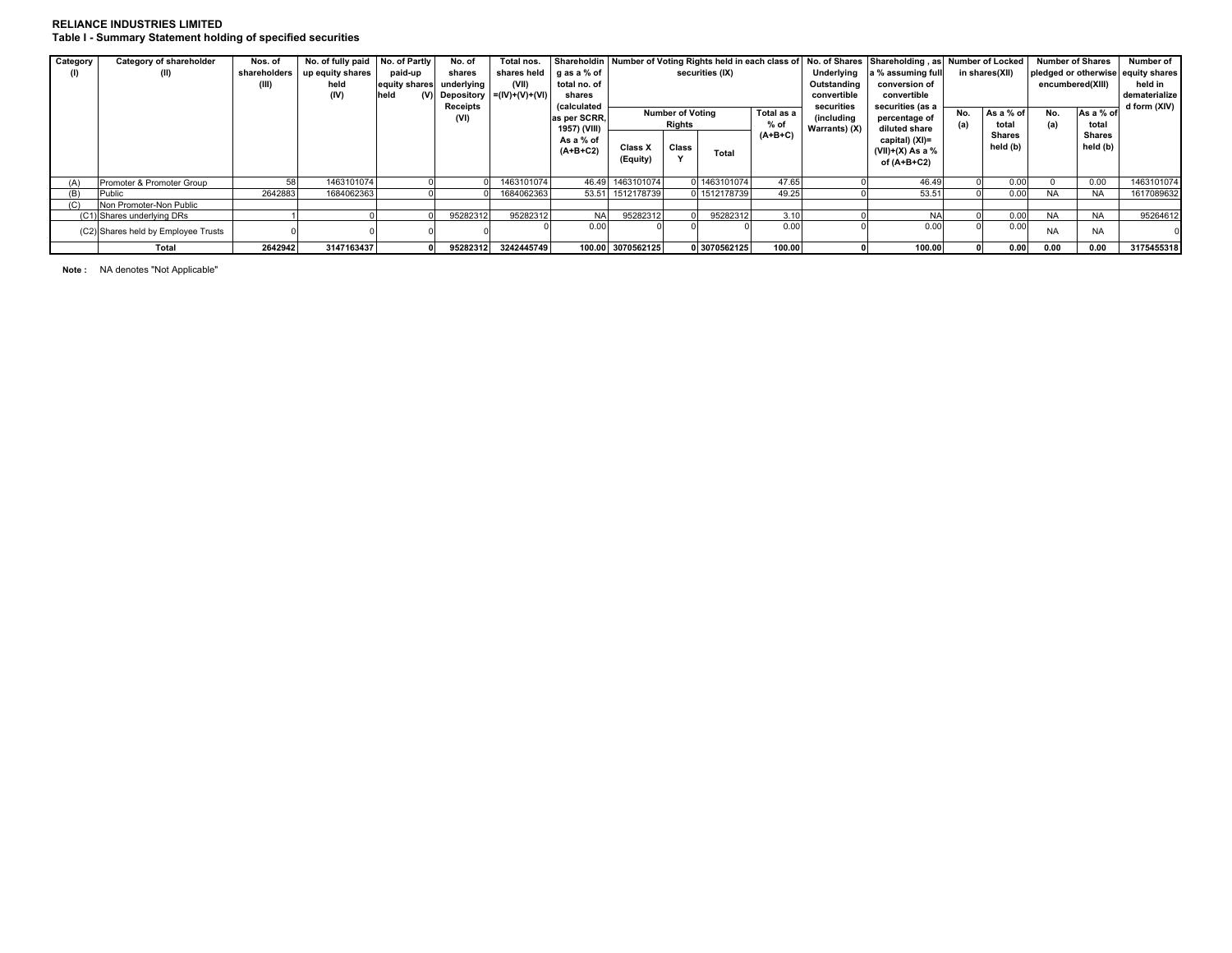#### **RELIANCE INDUSTRIES LIMITED**

**Table II - Statement showing shareholding pattern of the Promoter and Promoter Group**

| (A) | Category & Name of the shareholders (I)                                                                                                                                                                                                     | Nos. of<br>shareholder<br>(III) | No. of fully<br>paid up equity<br>shares held<br>(IV) | No. of Partly<br>paid-up equity<br>shares held<br>(V) | No. of shares<br>underlying<br>Depository<br>Receipts (VI) | Total nos.<br>shares held<br>$(VII)$ =<br>$(IV)+(V)+(VI)$ | Shareholding %<br>calculated as<br>per SCRR, 1957<br>As a % of | Number of Voting Rights held in each<br>class of securities (IX) |                                  | No. of Shares<br>Underlying<br>Outstanding<br>convertible | Shareholding, as a %<br>assuming full<br>conversion of<br>convertible securities | Number of<br>Locked in<br>shares(XII)     |                                                                                           | <b>Number of Shares</b><br>pledged or<br>otherwise<br>encumbered(XIII) | Number of<br>equity shares<br>held in<br>dematerialize |                                                      |                      |
|-----|---------------------------------------------------------------------------------------------------------------------------------------------------------------------------------------------------------------------------------------------|---------------------------------|-------------------------------------------------------|-------------------------------------------------------|------------------------------------------------------------|-----------------------------------------------------------|----------------------------------------------------------------|------------------------------------------------------------------|----------------------------------|-----------------------------------------------------------|----------------------------------------------------------------------------------|-------------------------------------------|-------------------------------------------------------------------------------------------|------------------------------------------------------------------------|--------------------------------------------------------|------------------------------------------------------|----------------------|
|     |                                                                                                                                                                                                                                             |                                 |                                                       |                                                       |                                                            |                                                           | $(A+B+C2)(VIII)$                                               | <b>Number of Voting Rights</b><br>Class<br>X(Equity)             | Class<br>Y                       | Total                                                     | <b>Total as</b><br>a % of<br>Total<br>Voting<br>rights                           | securities<br>(including<br>Warrants) (X) | (as a percentage of<br>diluted share capital)<br>$(XI) = (VII)+(X)$ as a %<br>of (A+B+C2) | No.(a)                                                                 | of total<br><b>Shares</b><br>held (b)                  | As a % No. (a) As a % of<br>total Shares<br>held (b) | d form (XIV)         |
|     | (1) Indian<br>(a) Individuals/Hindu undivided Family                                                                                                                                                                                        |                                 |                                                       |                                                       |                                                            |                                                           |                                                                |                                                                  |                                  |                                                           |                                                                                  |                                           |                                                                                           |                                                                        |                                                        |                                                      |                      |
|     | K D Ambani                                                                                                                                                                                                                                  |                                 | 7331074                                               | $\mathbf 0$                                           | $\Omega$                                                   | 7331074                                                   | 0.23                                                           | 7331074                                                          | $\mathbf 0$                      | 7331074                                                   | 0.24                                                                             | $\Omega$                                  | 0.23                                                                                      | $\mathbf 0$                                                            | 0.00                                                   | 0.00                                                 | 7331074              |
|     | M D Ambani                                                                                                                                                                                                                                  | $\mathbf{1}$                    | 3615846                                               | $\mathbf 0$                                           | $\Omega$                                                   | 3615846                                                   | 0.11                                                           | 3615846                                                          | $\Omega$                         | 3615846                                                   | 0.12                                                                             | $\Omega$                                  | 0.11                                                                                      | $\Omega$                                                               | 0.00                                                   | 0.00<br>$\Omega$                                     | 3615846              |
|     | Nita Ambani<br>Isha M Ambar                                                                                                                                                                                                                 | $\overline{1}$<br>$\mathbf{1}$  | 3398146<br>3364390                                    | $\Omega$<br> 0                                        | $\Omega$<br>$\Omega$                                       | 3398146<br>3364390                                        | 0.11<br>0.11                                                   | 3398146<br>3364390                                               | $\circ$<br>$\circ$               | 3398146<br>3364390                                        | 0.11<br>0.11                                                                     | $\circ$<br>$\circ$                        | 0.11<br>0.11                                                                              | $\circ$<br>$\overline{0}$                                              | 0.00<br>0.00                                           | 0.00<br>$\Omega$<br>0.00<br>$\Omega$                 | 3398146<br>3364390   |
|     | Akash M Amban                                                                                                                                                                                                                               | 1                               | 3363190                                               | $\circ$                                               | $\Omega$                                                   | 3363190                                                   | 0.11                                                           | 3363190                                                          | $\Omega$                         | 3363190                                                   | 0.11                                                                             | $\circ$                                   | 0.11                                                                                      | $\Omega$                                                               | 0.00                                                   | O<br>0.00                                            | 3363190              |
|     | Anant M Ambani<br>(b) Central Government/ State Government(s)                                                                                                                                                                               |                                 | 100000                                                | $\Omega$                                              | $\Omega$                                                   | 100000                                                    | 0.00                                                           | 100000                                                           | $\Omega$                         | 100000                                                    | 0.00                                                                             | $\Omega$                                  | 0.00                                                                                      | $\Omega$                                                               | 0.00                                                   | 0.00                                                 | 100000               |
|     | (c) Financial Institutions/ Banks                                                                                                                                                                                                           |                                 |                                                       |                                                       |                                                            |                                                           |                                                                |                                                                  |                                  |                                                           |                                                                                  |                                           |                                                                                           |                                                                        |                                                        |                                                      |                      |
|     | (d) Any Other (specify)                                                                                                                                                                                                                     |                                 |                                                       |                                                       |                                                            |                                                           |                                                                |                                                                  |                                  |                                                           |                                                                                  |                                           |                                                                                           |                                                                        |                                                        |                                                      |                      |
|     | i) Bodies Corporate<br>Kankhal Trading LLF                                                                                                                                                                                                  |                                 | 143465049                                             | $\mathbf 0$                                           | $\Omega$                                                   | 143465049                                                 | 4.56                                                           | 143465049                                                        |                                  | 143465049                                                 | 4.67                                                                             | 0                                         | 4.56                                                                                      | $\mathbf 0$                                                            | 0.00                                                   | 0.00<br>0                                            | 143465049            |
|     | Bhuvanesh Enterprises LLP                                                                                                                                                                                                                   |                                 | 134616811                                             | $\Omega$                                              | $\Omega$                                                   | 134616811                                                 | 4.28                                                           | 134616811                                                        | $\mathbf{0}$                     | 134616811                                                 | 4.38                                                                             | $\mathbf 0$                               | 4.28                                                                                      | $\mathbf 0$                                                            | 0.00                                                   | 0.00<br>$\Omega$                                     | 13461681             |
|     | Ajitesh Enterprises LLP                                                                                                                                                                                                                     |                                 | 127041799                                             | 0                                                     | $\mathbf 0$                                                | 127041799                                                 | 4.04                                                           | 127041799                                                        | 0                                | 127041799                                                 | 4.14                                                                             | $\circ$                                   | 4.04                                                                                      | $^{\circ}$                                                             | 0.00                                                   | 0.00                                                 | 12704179             |
|     | Badri Commercials LLP<br>Abhayaprada Enterprises LLP                                                                                                                                                                                        | $\overline{1}$                  | 127041799<br>124514168                                | $\mathbf 0$<br>$\overline{0}$                         | 0<br>$\Omega$                                              | 127041799<br>124514168                                    | 4.04<br>3.96                                                   | 127041799<br>124514168                                           | $\mathbf 0$<br>$\mathbf 0$       | 127041799<br>124514168                                    | 4.14<br>4.06                                                                     | $\circ$<br>$\circ$                        | 4.04<br>3.96                                                                              | $^{\circ}$<br>$\mathbf 0$                                              | 0.00<br>0.00                                           | 0.00<br>$\Omega$<br>0.00<br>0                        | 12704179<br>12451416 |
|     | <b>Trilokesh Commercials LLP</b>                                                                                                                                                                                                            | -11                             | 124513168                                             | $\mathbf 0$                                           | $\Omega$                                                   | 124513168                                                 | 3.96                                                           | 124513168                                                        | $\circ$                          | 124513168                                                 | 4.06                                                                             | $\circ$                                   | 3.96                                                                                      | 0                                                                      | 0.00                                                   | 0.00<br>0                                            | 12451316             |
|     | Farm Enterprises Limited                                                                                                                                                                                                                    | -11                             | 118978113                                             | $\mathbf 0$                                           | $\Omega$                                                   | 118978113                                                 | 3.78                                                           | 118978113                                                        | $\mathbf 0$                      | 118978113                                                 | 3.87                                                                             | $\circ$                                   | 3.78                                                                                      | 0                                                                      | 0.00                                                   | 0.00<br>0                                            | 11897811             |
|     | <b>Taran Enterprises LLP</b><br>Pitambar Enterprises LLP                                                                                                                                                                                    | -11<br>-11                      | 106373069<br>104900070                                | $\circ$<br>$\overline{0}$                             | $\Omega$<br>$\overline{0}$                                 | 106373069<br>104900070                                    | 3.38<br>3.33                                                   | 106373069<br>104900070                                           | $^{\circ}$<br> 0                 | 106373069<br>10490007                                     | 3.46<br>3.42                                                                     | $\circ$<br>$\circ$                        | 3.38<br>3.33                                                                              | $^{\circ}$<br>$\overline{0}$                                           | 0.00<br>0.00                                           | 0.00<br>0<br>0.00<br>0                               | 10637306<br>10490007 |
|     | Adisesh Enterprises LLP                                                                                                                                                                                                                     | $\overline{1}$                  | 81099093                                              | $\overline{0}$                                        | $\overline{0}$                                             | 81099093                                                  | 2.58                                                           | 81099093                                                         | $^{\circ}$                       | 81099093                                                  | 2.64                                                                             | $\circ$                                   | 2.58                                                                                      | $\overline{0}$                                                         | 0.00                                                   | 0.00<br>0                                            | 8109909              |
|     | Rishikesh Enterprises LLF<br>Pavana Enterprises LLP                                                                                                                                                                                         | $\mathbf{1}$<br>-1              | 60409418<br>35673400                                  | $\mathbf 0$<br>$\Omega$                               | 0 <br>$\Omega$                                             | 60409418                                                  | 1.92<br>1.13                                                   | 60409418                                                         | $\mathbf 0$<br>$\overline{0}$    | 60409418<br>35673400                                      | 1.97<br>1.16                                                                     | $^{\circ}$<br>$^{\circ}$                  | 1.92<br>1.13                                                                              | $\mathbf 0$<br>$\mathbf 0$                                             | 0.00<br>0.00                                           | 0.00<br>0<br>0.00<br>0                               | 60409418<br>35673400 |
|     | Nagothane Agrofarms Private Limited                                                                                                                                                                                                         | $\mathbf{1}$                    | 9765000                                               | 0                                                     | $\Omega$                                                   | 35673400<br>9765000                                       | 0.31                                                           | 35673400<br>9765000                                              | $\mathbf 0$                      | 9765000                                                   | 0.32                                                                             | $^{\circ}$                                | 0.31                                                                                      | $\mathbf 0$                                                            | 0.00                                                   | 0.00<br>0                                            | 9765000              |
|     | Shreeji Comtrade LLP                                                                                                                                                                                                                        | $\overline{1}$                  | 6677500                                               | $\Omega$                                              | $\Omega$                                                   | 6677500                                                   | 0.21                                                           | 6677500                                                          | $\Omega$                         | 6677500                                                   | 0.22                                                                             | $\Omega$                                  | 0.21                                                                                      | $\Omega$                                                               | 0.00                                                   | 0.00<br>$\Omega$                                     | 6677500              |
|     | Shrikrishna Tradecom LLP<br>Kamalakar Enterprises LLF                                                                                                                                                                                       | $\overline{1}$<br>1             | 6677500<br>6370016                                    | 0 <br> 0                                              | $\Omega$<br>$\Omega$                                       | 6677500<br>6370016                                        | 0.21<br>0.20                                                   | 6677500<br>6370016                                               | $\overline{0}$<br>$\overline{0}$ | 6677500<br>6370016                                        | 0.22<br>0.21                                                                     | $\circ$<br>$\circ$                        | 0.21<br>0.20                                                                              | $\overline{0}$<br> 0                                                   | 0.00<br>0.00                                           | 0.00<br>0<br>0.00<br>$\Omega$                        | 6677500<br>637001    |
|     | Reliance Welfare Association                                                                                                                                                                                                                | 1                               | 2505468                                               | $\circ$                                               | $\circ$                                                    | 2505468                                                   | 0.08                                                           | 2505468                                                          | $\overline{0}$                   | 2505468                                                   | 0.08                                                                             | $\circ$                                   | 0.08                                                                                      | $\overline{0}$                                                         | 0.00                                                   | $\Omega$<br>0.00                                     | 2505468              |
|     | Narahari Enterprises LLP                                                                                                                                                                                                                    | 1                               | 616840                                                | $\circ$                                               | $\Omega$                                                   | 616840                                                    | 0.02                                                           | 616840                                                           | $\circ$                          | 616840                                                    | 0.02                                                                             | $\circ$                                   | 0.02                                                                                      | $\circ$                                                                | 0.00                                                   | $\circ$<br>0.00                                      | 616840               |
|     | Reliance Industrial Infrastructure Limited<br>Reliance Industries Holding Private Ltd                                                                                                                                                       | 1<br>1                          | 172000<br>25550                                       | $\circ$<br>$\mathsf{O}$                               | $\Omega$<br>$\Omega$                                       | 172000<br>25550                                           | 0.01<br>0.00                                                   | 172000<br>25550                                                  | $\circ$<br>$\circ$               | 172000<br>25550                                           | 0.01<br>0.00                                                                     | $\overline{0}$<br>$\circ$                 | 0.01<br>0.00                                                                              | $\circ$<br>$\overline{0}$                                              | 0.00<br>0.00                                           | $\circ$<br>0.00<br>$\Omega$<br>0.00                  | 172000<br>2555       |
|     | Exotic Officeinfra Private Limited                                                                                                                                                                                                          | $\mathbf{1}$                    | 12688                                                 | $\circ$                                               | $\Omega$                                                   | 12688                                                     | 0.00                                                           | 12688                                                            | $\circ$                          | 12688                                                     | 0.00                                                                             | $\circ$                                   | 0.00                                                                                      | $\circ$                                                                | 0.00                                                   | $\Omega$<br>0.00                                     | 12688                |
|     | Carat Holdings and Trading Co Pvt Ltd                                                                                                                                                                                                       | 1                               | 5100                                                  | $\overline{0}$                                        | $\Omega$                                                   | 5100                                                      | 0.00                                                           | 5100                                                             | $\circ$                          | 5100                                                      | 0.00                                                                             | $\overline{0}$                            | 0.00                                                                                      | $\overline{0}$                                                         | 0.00                                                   | $\circ$<br>0.00                                      | 5100                 |
|     | Neutron Enterprises Private Limited<br>Futura Commercials Private Limited                                                                                                                                                                   | $\overline{1}$<br>$\mathbf{1}$  | 861<br>845                                            | $\overline{0}$<br>$\mathbf 0$                         | 0 <br>$\mathbf 0$                                          | 861<br>845                                                | 0.00<br>0.00                                                   | 861<br>845                                                       | $\circ$<br>$\Omega$              | 861<br>845                                                | 0.00<br>0.00                                                                     | $\overline{0}$<br>$\mathbf 0$             | 0.00<br>0.00                                                                              | $\overline{0}$<br>$\overline{0}$                                       | 0.00<br>0.00                                           | $\circ$<br>0.00<br>$\Omega$<br>0.00                  | 861<br>845           |
|     | Reliance Consultancy Services Private Limited                                                                                                                                                                                               |                                 | 200                                                   | $\mathbf 0$                                           | 0                                                          | 200                                                       | 0.00                                                           | 200                                                              |                                  | 200                                                       | 0.00                                                                             | 0                                         | 0.00                                                                                      | $^{\circ}$                                                             | 0.00                                                   | 0.00                                                 | 200                  |
|     | Chakradev Enterprises LLP                                                                                                                                                                                                                   |                                 | 100                                                   | $\mathbf 0$<br>$\Omega$                               | 0<br>$\Omega$                                              | 100                                                       | 0.00                                                           | 100                                                              | $^{\circ}$                       | 100                                                       | 0.00                                                                             | 0                                         | 0.00                                                                                      | $^{\circ}$                                                             | 0.00                                                   | 0.00                                                 | 100                  |
|     | Chakradhar Commercials LLP<br>Chakresh Enterprises LLP                                                                                                                                                                                      |                                 | 100<br>100                                            | 0                                                     | $\mathbf 0$                                                | 100<br>100                                                | 0.00<br>0.00                                                   | 100<br>100                                                       | $\mathbf 0$<br>$\mathbf 0$       | 100<br>100                                                | 0.00<br>0.00                                                                     | $\mathbf 0$<br>$\circ$                    | 0.00<br>0.00                                                                              | $\mathbf 0$<br>$\mathbf 0$                                             | 0.00<br>0.00                                           | 0.00<br>$\Omega$<br>0.00<br>$\Omega$                 | 100<br>100           |
|     | Chhatrabhuj Enterprises LLP                                                                                                                                                                                                                 |                                 | 100                                                   | 0                                                     | $\mathbf 0$                                                | 100                                                       | 0.00                                                           | 100                                                              | $\mathbf 0$                      | 100                                                       | 0.00                                                                             | $\mathbf 0$                               | 0.00                                                                                      | $^{\circ}$                                                             | 0.00                                                   | 0.00<br>0                                            | 100                  |
|     | Devarshi Commercials LLP<br>Harinarayan Enterprises LLP                                                                                                                                                                                     |                                 | 100<br>100                                            | $\Omega$<br>0                                         | $\Omega$<br>$\Omega$                                       | 100<br>100                                                | 0.00<br>0.00                                                   | 100<br>100                                                       | $\mathbf 0$<br>$^{\circ}$        | 100<br>100                                                | 0.00<br>0.00                                                                     | $\mathbf 0$<br>$\mathbf 0$                | 0.00<br>0.00                                                                              | $^{\circ}$<br>0                                                        | 0.00<br>0.00                                           | $\mathbf 0$<br>0.00<br>0.00<br>0                     | 100<br>100           |
|     | Janardan Commercials LLP                                                                                                                                                                                                                    |                                 | 100                                                   | $\mathbf 0$                                           | $\Omega$                                                   | 100                                                       | 0.00                                                           | 100                                                              | 0                                | 100                                                       | 0.00                                                                             | $\mathbf 0$                               | 0.00                                                                                      | 0                                                                      | 0.00                                                   | 0.00<br>0                                            | 100                  |
|     | Karuna Commercials LLP                                                                                                                                                                                                                      | 1                               | 100                                                   | $\mathbf 0$                                           | 0                                                          | 100                                                       | 0.00                                                           | 100                                                              | $\circ$                          | 100                                                       | 0.00                                                                             | $\mathbf 0$                               | 0.00                                                                                      | $\overline{0}$                                                         | 0.00                                                   | 0.00<br>$\circ$                                      | 100                  |
|     | Samarjit Enterprises LLP<br><b>Shripal Enterprises LLP</b>                                                                                                                                                                                  | -1<br>1                         | 100<br>100                                            | 0 <br>$\overline{0}$                                  | 0 <br> 0                                                   | 100<br>100                                                | 0.00<br>0.00                                                   | 100<br>100                                                       | 0 <br> 0                         | 100<br>100                                                | 0.00<br>0.00                                                                     | $\circ$<br>$\circ$                        | 0.00<br>0.00                                                                              | $\overline{0}$<br>$\overline{0}$                                       | 0.00<br>0.00                                           | 0.00<br>$\circ$<br>0.00<br>$\circ$                   | 100<br>100           |
|     | Srichakra Commercials LLP                                                                                                                                                                                                                   | -1                              | 100                                                   | $\mathbf 0$                                           | 0                                                          | 100                                                       | 0.00                                                           | 100                                                              | $\circ$                          | 100                                                       | 0.00                                                                             | $\circ$                                   | 0.00                                                                                      | $\mathbf 0$                                                            | 0.00                                                   | 0.00<br>$\circ$                                      | 100                  |
|     | Svar Enterprises LLP                                                                                                                                                                                                                        | 1                               | 100                                                   | 0                                                     | 0                                                          | 100                                                       | 0.00                                                           | 100                                                              | $\mathbf 0$                      | 100                                                       | 0.00                                                                             | $^{\circ}$                                | 0.00                                                                                      | $\mathbf 0$                                                            | 0.00                                                   | 0.00<br>$^{\circ}$                                   | 100                  |
|     | Synergy Synthetics Private Limited<br><b>Tattvam Enterprises LLP</b>                                                                                                                                                                        | 1<br>$\mathbf{1}$               | 100<br>100                                            | 0 <br>$\Omega$                                        | 0 <br>$\overline{0}$                                       | 100<br>100                                                | 0.00<br>0.00                                                   | 100<br>100                                                       | $\mathbf 0$<br>$\Omega$          | 100<br>100                                                | 0.00<br>0.00                                                                     | $^{\circ}$<br>$\Omega$                    | 0.00<br>0.00                                                                              | $\circ$<br>$\Omega$                                                    | 0.00<br>0.00                                           | $\circ$<br>0.00<br>0.00<br>$\Omega$                  | 100<br>100           |
|     | Vasuprada Enterprises LLF                                                                                                                                                                                                                   | 1                               | 100                                                   | 0                                                     | 0                                                          | 100                                                       | 0.00                                                           | 100                                                              | $\overline{0}$                   | 100                                                       | 0.00                                                                             | $^{\circ}$                                | 0.00                                                                                      | $\circ$                                                                | 0.00                                                   | 0.00<br>$\Omega$                                     | 100                  |
|     | Vishatan Enterprises LLP                                                                                                                                                                                                                    | 11<br>1                         | 100                                                   | 0 <br> 0                                              | 0 <br>$\overline{0}$                                       | 100                                                       | 0.00<br>0.00                                                   | 100                                                              | $\overline{0}$<br>$\Omega$       | 100                                                       | 0.00<br>0.00                                                                     | $\circ$                                   | 0.00<br>0.00                                                                              | $\circ$<br>$\overline{0}$                                              | 0.00                                                   | 0.00<br>0<br>$\Omega$                                | 100                  |
|     | Anuprabha Commercials Private Limited<br>Elakshi Commercials Private Limited                                                                                                                                                                | 1                               | 50<br>50                                              | $\circ$                                               | $\overline{0}$                                             | 50<br>50                                                  | 0.00                                                           | 50<br>50                                                         | $\overline{0}$                   | 50<br>50                                                  | 0.00                                                                             | $\circ$<br>$\circ$                        | 0.00                                                                                      | $\overline{0}$                                                         | 0.00<br>0.00                                           | 0.00<br>$\circ$<br>0.00                              | 50<br>50             |
|     | Manuvidya Commercials Private Limited                                                                                                                                                                                                       | 1                               | 50                                                    | $\circ$                                               | $\overline{0}$                                             | 50                                                        | 0.00                                                           | 50                                                               | $\mathbf 0$                      | 50                                                        | 0.00                                                                             | $\circ$                                   | 0.00                                                                                      | $\circ$                                                                | 0.00                                                   | $\Omega$<br>0.00                                     | 50                   |
|     | Nirahankara Commercials Private Limited<br>Pinakin Commercials Private Limited                                                                                                                                                              | $\mathbf{1}$<br>$\mathbf{1}$    | 50<br>50                                              | $\mathsf{O}$<br>$\Omega$                              | $\Omega$<br>$\Omega$                                       | 50<br>50                                                  | 0.00<br>0.00                                                   | 50<br>50                                                         | $\Omega$<br>$\mathbf 0$          | 50<br>50                                                  | 0.00<br>0.00                                                                     | $\circ$<br>$\circ$                        | 0.00<br>0.00                                                                              | 0<br> 0                                                                | 0.00<br>0.00                                           | $\Omega$<br>0.00<br>$\Omega$<br>0.00                 | 50<br>50             |
|     | Vandhya Commercials Private Limited                                                                                                                                                                                                         | $\mathbf{1}$                    | 50                                                    | ō                                                     | $\overline{0}$                                             | 50                                                        | 0.00                                                           | 50                                                               | $\mathbf 0$                      | 50                                                        | 0.00                                                                             | $\overline{0}$                            | 0.00                                                                                      | $\overline{0}$                                                         | 0.00                                                   | $\overline{0}$<br>0.00                               | 50                   |
|     | Reliance Life Sciences Private Limited                                                                                                                                                                                                      | $\mathbf{1}$                    | $\Omega$                                              | ō                                                     | ō                                                          | $\mathbf 0$                                               | 0.00                                                           | $\Omega$                                                         | $\mathbf 0$                      | $\overline{0}$                                            | 0.00                                                                             | $\overline{0}$                            | 0.00                                                                                      | $\overline{0}$                                                         | 0.00                                                   | $\Omega$<br>0.00                                     |                      |
|     | Reliance Ports and Terminals Limited<br>Reliance Utilities and Power Private Limited                                                                                                                                                        | 1                               | $\mathbf 0$<br>$\Omega$                               | $\mathbf 0$<br>$\Omega$                               | $\Omega$<br>0                                              | $\mathbf 0$<br>$\Omega$                                   | 0.00<br>0.00                                                   | $\Omega$<br>$\Omega$                                             | $\mathbf 0$                      | 0<br>$\mathbf 0$                                          | 0.00<br>0.00                                                                     | $\mathbf 0$<br>0                          | 0.00<br>0.00                                                                              | $\mathbf 0$<br>$\Omega$                                                | 0.00<br>0.00                                           | $\Omega$<br>0.00<br>$\Omega$<br>0.00                 |                      |
|     | Reliance Utilities Private Limited                                                                                                                                                                                                          |                                 | $\Omega$                                              | $\Omega$                                              |                                                            | $\Omega$                                                  | 0.00                                                           | $\Omega$                                                         | $\Omega$                         | $^{\circ}$                                                | 0.00                                                                             | $\Omega$                                  | 0.00                                                                                      | $\overline{0}$                                                         | 0.00                                                   | 0<br>0.00                                            |                      |
|     | ii) Petroleum Trust (through Trustees for sole beneficiary-M/s<br>Reliance Industrial Investments and Holdings Ltd.)                                                                                                                        |                                 | 120471003                                             | $\mathbf 0$                                           |                                                            | 120471003                                                 | 3.83                                                           | 120471003                                                        |                                  | 120471003                                                 | 3.92                                                                             | $\circ$                                   | 3.83                                                                                      |                                                                        | 0.00                                                   | 0<br>0.00                                            | 120471003            |
|     | Sub-Total (A)(1)                                                                                                                                                                                                                            | 58                              | 1463101074                                            | 0                                                     |                                                            | 0 1463101074                                              |                                                                | 46.49 1463101074                                                 |                                  | 0 1463101074                                              | 47.65                                                                            | $\mathbf{0}$                              | 46.49                                                                                     | $\mathbf{0}$                                                           | 0.00                                                   | 0<br>0.00                                            | 1463101074           |
|     | (2) Foreign                                                                                                                                                                                                                                 |                                 |                                                       |                                                       |                                                            |                                                           |                                                                |                                                                  |                                  |                                                           |                                                                                  |                                           |                                                                                           |                                                                        |                                                        |                                                      |                      |
|     | (a) Individuals (Non-Resident Individuals/Foreign Individuals)<br>(b) Government                                                                                                                                                            | $\circ$<br> 0                   | $\Omega$                                              | 0 <br> 0                                              | $\Omega$<br>$\Omega$                                       | 0<br>$\overline{0}$                                       | 0.00<br>0.00                                                   | $\Omega$                                                         | $\mathbf 0$<br>$\circ$           | 0                                                         | 0.00<br>0.00                                                                     | 0<br>0                                    | 0.00<br>0.00                                                                              | $\mathbf 0$<br>$^{\circ}$                                              | 0.00<br>0.00                                           | 0.00<br>0<br>0.00<br>$^{\circ}$                      |                      |
|     | (c) Institutions                                                                                                                                                                                                                            | $\Omega$                        |                                                       | $\Omega$                                              | $\Omega$                                                   | $\Omega$                                                  | 0.00                                                           | $\Omega$                                                         | $\Omega$                         | $\Omega$                                                  | 0.00                                                                             | $\Omega$                                  | 0.00                                                                                      | $\Omega$                                                               | 0.00                                                   | 0.00<br>$\Omega$                                     |                      |
|     | (d) Foreign Portfolio Investor                                                                                                                                                                                                              | $\Omega$                        | $\Omega$                                              | $\Omega$                                              | $\Omega$                                                   | $\Omega$                                                  | 0.00                                                           | $\Omega$                                                         | $\Omega$                         | $\Omega$                                                  | 0.00                                                                             | $\Omega$                                  | 0.00                                                                                      | $\Omega$                                                               | 0.00                                                   | 0.00<br>$\Omega$                                     |                      |
|     | (e) Any Other (specify)<br>Sub-Total (A)(2)                                                                                                                                                                                                 | $\mathbf{0}$                    | $\Omega$                                              | 0                                                     | $\mathbf{0}$                                               | $\mathbf{0}$                                              | 0.00                                                           | $\Omega$                                                         | $\mathbf{0}$                     | $\mathbf{0}$                                              | 0.00                                                                             | 0                                         | 0.00                                                                                      | 0                                                                      | 0.00                                                   | 0<br>0.00                                            |                      |
|     | <b>Total Shareholding of Promoter and Promoter Group</b>                                                                                                                                                                                    | 58                              | 1463101074                                            | $\Omega$                                              | ΩI                                                         | 1463101074                                                |                                                                | 46.49 1463101074                                                 |                                  | 0 1463101074                                              | 47.65                                                                            | $\Omega$                                  | 46.49                                                                                     | $\Omega$                                                               | 0.00                                                   | 0<br>0.00                                            | 1463101074           |
|     | $(A)=(A)(1)+(A)(2)$<br>Details of Shares which remain unclaimed may be given here along with details such as number of shareholders, outstanding shares held in demat/unclaimed suspense account, voting rights which are frozen etc. - Nil |                                 |                                                       |                                                       |                                                            |                                                           |                                                                |                                                                  |                                  |                                                           |                                                                                  |                                           |                                                                                           |                                                                        |                                                        |                                                      |                      |

**Note :** 

(1) PAN would not be displayed on website of Stock Exchange(s).<br>(2) The term "Encumbrance" has the same meaning as assigned under regulation 28(3) of SEBI (Substantial Acquisition of Shares and Takeovers) Regulations, 2011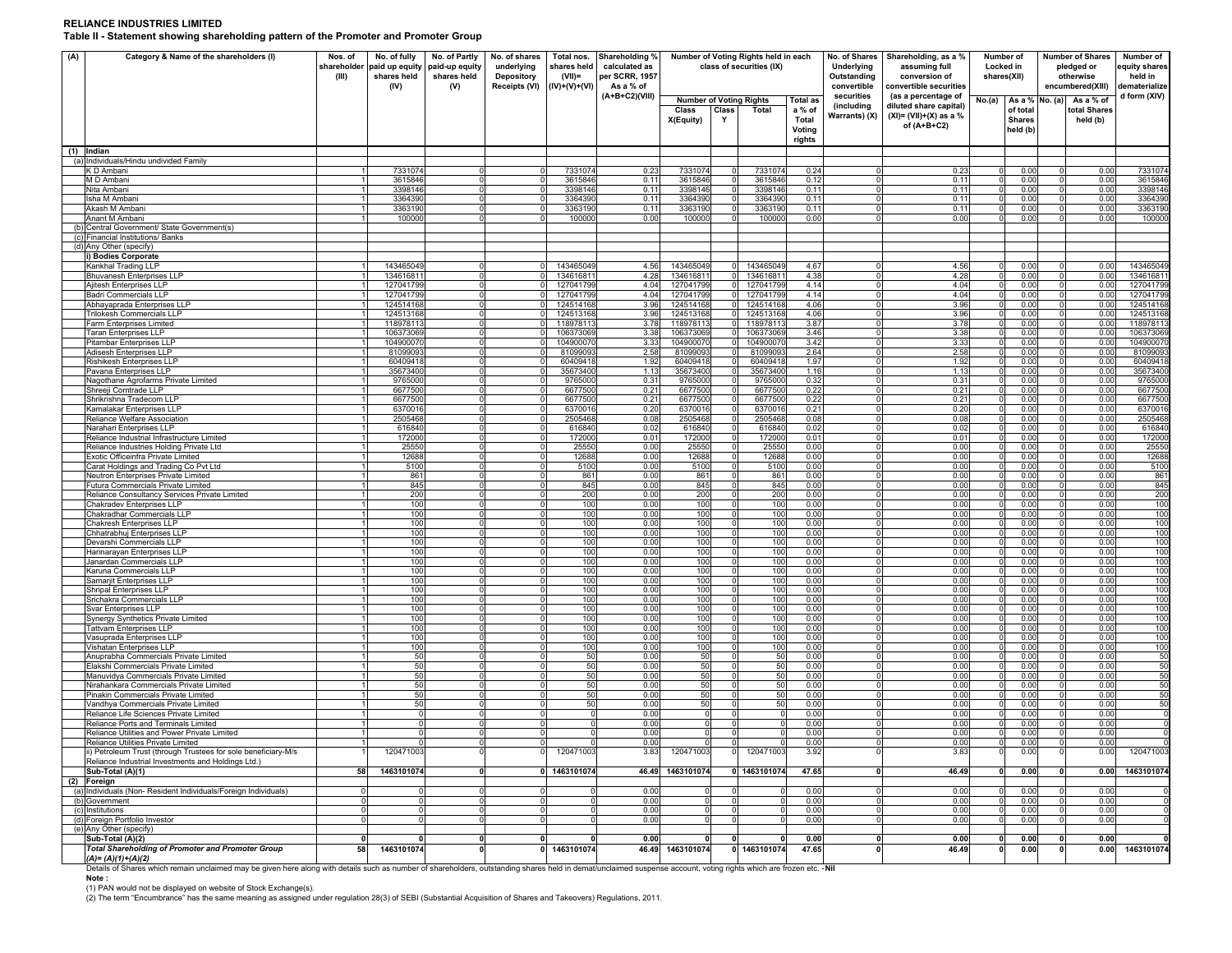#### **RELIANCE INDUSTRIES LIMITEDTable III - Statement showing shareholding pattern of the Public shareholder**

| (B)        | Category & Name of the<br>shareholders (I)                                                           | No. of fully paid<br>No. of shares<br>Total nos.<br>Nos. of<br>No. of Partly<br>shareholder<br>up equity<br>paid-up equity<br>underlying<br>shares held<br>(III)<br>shares held (IV)<br>shares held<br>Depository<br>$(VII) =$ |                       |              |               | Shareholdi<br>ng %<br>calculated |                                                       |                     | Number of Voting Rights held in each class<br>of securities (IX) |                      | No. of Shares Shareholding, as a % Number of Locked<br>Underlying<br>assuming full<br>Outstanding<br>conversion of |                                           |                                                                                             | in shares(XII) |                                    | <b>Number of Shares</b><br>pledged or otherwise<br>encumbered(XIII) | Number of<br>equity shares<br>held in           |                     |
|------------|------------------------------------------------------------------------------------------------------|--------------------------------------------------------------------------------------------------------------------------------------------------------------------------------------------------------------------------------|-----------------------|--------------|---------------|----------------------------------|-------------------------------------------------------|---------------------|------------------------------------------------------------------|----------------------|--------------------------------------------------------------------------------------------------------------------|-------------------------------------------|---------------------------------------------------------------------------------------------|----------------|------------------------------------|---------------------------------------------------------------------|-------------------------------------------------|---------------------|
|            |                                                                                                      |                                                                                                                                                                                                                                |                       | (V)          | Receipts (VI) | $(IV)+(V)+(VI)$                  | as per                                                |                     | <b>Number of Voting Rights</b>                                   |                      | Total as a                                                                                                         | convertible                               | convertible securities                                                                      |                | No.(a) As a % of                   | No. (Not                                                            | As a % of                                       | dematerialized      |
|            |                                                                                                      |                                                                                                                                                                                                                                |                       |              |               |                                  | <b>SCRR, 195</b><br>As a % of<br>$(A+B+C2)$<br>(VIII) | Class<br>X(Equity)  | <b>Class Y</b>                                                   | Total                | % of<br>Total<br>Voting<br>rights                                                                                  | securities<br>(including<br>Warrants) (X) | (as a percentage of<br>diluted share capital)<br>$(XI) = (VII)+(X)$ as a %<br>of $(A+B+C2)$ |                | total<br><b>Shares</b><br>held (b) | applicable)<br>(a)                                                  | total Shares<br>held (Not<br>applicable)<br>(b) | form (XIV)          |
|            | (1) Institutions                                                                                     |                                                                                                                                                                                                                                |                       |              |               |                                  |                                                       |                     |                                                                  |                      |                                                                                                                    |                                           |                                                                                             |                |                                    |                                                                     |                                                 |                     |
|            | (a) Mutual Funds/UTI                                                                                 | 519                                                                                                                                                                                                                            | 92272418              |              |               | 92272418                         | 2.9                                                   | 9227241             |                                                                  | 92272418             | 3.01                                                                                                               |                                           | 2.93                                                                                        |                | 0.00                               |                                                                     | <b>NA</b>                                       | 91612667            |
| (b)        | Venture Capital Funds                                                                                |                                                                                                                                                                                                                                |                       |              |               |                                  | 0.00                                                  |                     |                                                                  |                      | 0.00                                                                                                               |                                           | 0.00                                                                                        |                | 0.00                               |                                                                     | <b>NA</b>                                       |                     |
|            | (c) Alternate Investment Funds                                                                       |                                                                                                                                                                                                                                |                       |              |               |                                  | 0.00                                                  |                     |                                                                  |                      | 0.00                                                                                                               |                                           | 0.00                                                                                        |                | 0.00                               |                                                                     | <b>NA</b>                                       |                     |
|            | (d) Foreign Venture Capital Investors                                                                | $\Omega$                                                                                                                                                                                                                       |                       |              |               |                                  | 0.00                                                  |                     |                                                                  |                      | 0.00                                                                                                               |                                           | 0.00                                                                                        |                | 0.00                               |                                                                     | NA                                              |                     |
|            | (e) Foreign Portfolio Investors                                                                      | 513                                                                                                                                                                                                                            | 259418899             |              |               | 259418899                        | 8.24                                                  | 25941889            |                                                                  | 259418899            | 8.45                                                                                                               |                                           | 8.24                                                                                        |                | 0.00                               |                                                                     | <b>NA</b>                                       | 259418899           |
|            | (f) Financial Institutions/ Banks                                                                    | 329                                                                                                                                                                                                                            | 4705202               |              |               | 4705202                          | 0.15                                                  | 470520              |                                                                  | 4705202              | 0.15                                                                                                               |                                           | 0.15                                                                                        |                | 0.00                               |                                                                     | <b>NA</b>                                       | 4499485             |
|            | (g) Insurance Companies                                                                              | 49                                                                                                                                                                                                                             | 319434429             |              |               | 319434429                        | 10.15                                                 | 31943442            |                                                                  | 31943442             | 10.40                                                                                                              |                                           | 10.15                                                                                       |                | 0.00                               |                                                                     | <b>NA</b>                                       | 31942858            |
|            | Life Insurance Corporation of India                                                                  |                                                                                                                                                                                                                                | 295832032             |              |               | 29583203                         | 9.40                                                  | 295832032           |                                                                  | 29583203             | 9.63                                                                                                               |                                           | 9.40                                                                                        |                | 0.00                               |                                                                     | <b>NA</b>                                       | 295827890           |
|            | (h) Provident Funds/ Pension Funds                                                                   | $\Omega$                                                                                                                                                                                                                       |                       |              |               |                                  | 0.00                                                  |                     |                                                                  |                      | 0.00                                                                                                               |                                           | 0.00                                                                                        |                | 0.00                               |                                                                     | <b>NA</b>                                       |                     |
|            | (i) Any Other (specify)                                                                              |                                                                                                                                                                                                                                |                       |              |               |                                  |                                                       |                     |                                                                  |                      |                                                                                                                    |                                           |                                                                                             |                |                                    |                                                                     |                                                 |                     |
|            | Foreign Institutional Investors<br>Europacific Growth Fund                                           | 695                                                                                                                                                                                                                            | 379864946<br>61308800 |              |               | 379864946<br>6130880             | 12.07<br>1.95                                         | 37986494<br>6130880 |                                                                  | 379864946<br>6130880 | 12.3<br>2.00                                                                                                       |                                           | 12.07<br>1.95                                                                               |                | 0.00<br>0.00                       |                                                                     | NA<br><b>NA</b>                                 | 37963439<br>6130880 |
|            | Government of Singapore                                                                              |                                                                                                                                                                                                                                | 3405321               |              |               | 3405321                          | 1.08                                                  | 3405321             |                                                                  | 3405321              | $1.1$ <sup>*</sup>                                                                                                 |                                           | 1.08                                                                                        |                | 0.00                               |                                                                     | <b>NA</b>                                       | 3403987             |
|            | Sub-Total (B)(1)                                                                                     | 2105                                                                                                                                                                                                                           | 1055695894            |              |               | 1055695894                       | 33.54                                                 | 1055695894          |                                                                  | 1055695894           | 34.38                                                                                                              |                                           | 33.54                                                                                       |                | 0.00                               |                                                                     | <b>NA</b>                                       | 105459403           |
|            |                                                                                                      |                                                                                                                                                                                                                                |                       |              |               |                                  |                                                       |                     |                                                                  |                      |                                                                                                                    |                                           |                                                                                             |                |                                    |                                                                     |                                                 |                     |
| (2)        | Central Government/ State<br>Government(s)/ President of<br>India                                    | 98                                                                                                                                                                                                                             | 4195674               |              |               | 4195674                          | 0.13                                                  | 4195674             |                                                                  | 4195674              | 0.14                                                                                                               |                                           | 0.13                                                                                        |                | 0.00                               |                                                                     | <b>NA</b>                                       | 260224              |
|            | Sub-Total (B)(2)                                                                                     | 98                                                                                                                                                                                                                             | 4195674               |              |               | 4195674                          | 0.13                                                  | 4195674             |                                                                  | 4195674              | 0.14                                                                                                               | 0.00                                      | 0.13                                                                                        |                |                                    |                                                                     | ΝA                                              | 2602243             |
|            |                                                                                                      |                                                                                                                                                                                                                                |                       |              |               |                                  |                                                       |                     |                                                                  |                      |                                                                                                                    |                                           |                                                                                             |                |                                    |                                                                     |                                                 |                     |
| (3)<br>(a) | <b>Non-institutions</b><br>Individuals                                                               | 2565456                                                                                                                                                                                                                        | 30012007              |              |               | 30012007                         | 9.54                                                  | 30012007            |                                                                  | 30012007             | 9.77                                                                                                               |                                           | 9.54                                                                                        |                | 0.00                               |                                                                     | <b>NA</b>                                       | 241851055           |
|            | i) Individual shareholders holding<br>nominal share capital up to Rs. 2<br>lakhs.                    |                                                                                                                                                                                                                                |                       |              |               |                                  |                                                       |                     |                                                                  |                      |                                                                                                                    |                                           |                                                                                             |                |                                    |                                                                     |                                                 |                     |
|            | ii) Individual shareholders holding<br>nominal share capital in excess of<br>Rs. 2 lakhs             | 320                                                                                                                                                                                                                            | 17232230              |              |               | 1723223                          | 0.55                                                  | 1723223             |                                                                  | 17232230             | 0.56                                                                                                               |                                           | 0.55                                                                                        |                | 0.00                               |                                                                     | <b>NA</b>                                       | 17071395            |
|            | (b) NBFCs registered with RBI                                                                        | 35                                                                                                                                                                                                                             | 64543                 |              |               | 64543                            | 0.00                                                  | 6454                |                                                                  | 6454                 | 0.00                                                                                                               |                                           | 0.00                                                                                        |                | 0.00                               |                                                                     | <b>NA</b>                                       | 64543               |
|            | (c) Employee Trusts                                                                                  | $\Omega$                                                                                                                                                                                                                       |                       |              |               |                                  | 0.00                                                  |                     |                                                                  |                      | 0.00                                                                                                               |                                           | 0.00                                                                                        |                | 0.00                               |                                                                     | <b>NA</b>                                       |                     |
|            | (d) Overseas Depositories (holding<br>DRs) (balancing figure)                                        | $\Omega$                                                                                                                                                                                                                       |                       |              |               |                                  | 0.00                                                  |                     |                                                                  |                      | 0.00                                                                                                               |                                           | 0.00                                                                                        |                | 0.00                               |                                                                     | <b>NA</b>                                       |                     |
|            | (e) Any Other (specify)<br>i) Bodies Corporate                                                       | 9604                                                                                                                                                                                                                           | 96911486              |              |               | 96911486                         | 3.08                                                  | 9691148             |                                                                  | 96911486             | 3.16                                                                                                               |                                           | 3.08                                                                                        |                | 0.00                               |                                                                     | <b>NA</b>                                       | 9552656             |
|            | ii) Non Resident Indians                                                                             | 33183                                                                                                                                                                                                                          | 1839225               |              |               | 1839225                          | 0.58                                                  | 1839225             |                                                                  | 1839225              | 0.60                                                                                                               |                                           | 0.58                                                                                        |                | 0.00                               |                                                                     | <b>NA</b>                                       | 14014322            |
|            | iii) Overseas Corporate Bodies                                                                       | 16                                                                                                                                                                                                                             | 217964                |              |               | 217964                           | $0.0^{\circ}$                                         | 217964              |                                                                  | 217964               | 0.01                                                                                                               |                                           | 0.01                                                                                        |                | 0.00                               |                                                                     | <b>NA</b>                                       | 181778              |
|            | iv) Foreign Portfolio<br>Investors(Individual)                                                       |                                                                                                                                                                                                                                | 42 <sup>1</sup>       |              |               | 421                              | 0.00                                                  | 421                 |                                                                  | 421                  | 0.00                                                                                                               |                                           | 0.00                                                                                        | $\Omega$       | 0.00                               |                                                                     | <b>NA</b>                                       | 421                 |
|            | v) Foreign National                                                                                  | 17                                                                                                                                                                                                                             | 10666                 |              |               | 10666                            | 0.00                                                  | 10666               |                                                                  | 10666                | 0.00                                                                                                               |                                           | 0.00                                                                                        |                | 0.00                               |                                                                     | <b>NA</b>                                       | 10666               |
|            | vi) Clearing Member                                                                                  | 534                                                                                                                                                                                                                            | 136971                |              |               | 136971                           | 0.04                                                  | 136971              |                                                                  | 1369711              | 0.04                                                                                                               |                                           | 0.04                                                                                        |                | 0.00                               |                                                                     | <b>NA</b>                                       | 136971              |
|            | vii) Shares held by Subsidiary<br>Companies on which no voting<br>ights are exercisable <sup>4</sup> |                                                                                                                                                                                                                                | 171883624             |              |               | 171883624                        | 5.46                                                  |                     |                                                                  |                      | 0.00                                                                                                               |                                           | 5.46                                                                                        |                | 0.00                               |                                                                     | <b>NA</b>                                       | 171883624           |
|            | Reliance Chemicals Limited                                                                           |                                                                                                                                                                                                                                | 62239998              |              |               | 6223999                          | 1.98                                                  |                     |                                                                  |                      | 0.00                                                                                                               |                                           | 1.98                                                                                        |                | 0.00                               |                                                                     | <b>NA</b>                                       | 62239998            |
|            | Reliance Polyolefins Limited                                                                         |                                                                                                                                                                                                                                | 61194924              |              |               | 6119492                          | 1.94                                                  |                     |                                                                  |                      | 0.00                                                                                                               |                                           | 1.94                                                                                        |                | 0.00                               |                                                                     | <b>NA</b>                                       | 61194924            |
|            | viii) Unclaimed Shares Suspense<br>Account                                                           |                                                                                                                                                                                                                                | 6037942               |              |               | 6037942                          | 0.19                                                  | 6037942             |                                                                  | 6037942              | 0.20                                                                                                               |                                           | 0.19                                                                                        |                | 0.00                               |                                                                     | <b>NA</b>                                       | 6037942             |
|            | ix) Trusts                                                                                           | 236                                                                                                                                                                                                                            | 624691                |              |               | 624691                           | 0.20                                                  | 624691              |                                                                  | 624691               | 0.20                                                                                                               |                                           | 0.20                                                                                        |                | 0.00                               |                                                                     | <b>NA</b>                                       | 622594              |
|            | x) HUF                                                                                               | 31269                                                                                                                                                                                                                          | 5682970               |              |               | 5682970                          | 0.18                                                  | 568297              |                                                                  | 568297               | 0.19                                                                                                               |                                           | 0.18                                                                                        |                | 0.00                               |                                                                     | <b>NA</b>                                       | 565539              |
|            | Sub-Total (B)(3)                                                                                     | 2640680                                                                                                                                                                                                                        | 62417079              | $\mathbf{r}$ |               | 624170795                        | 19.8                                                  | 45228717            |                                                                  | 452287171            | 14.73                                                                                                              |                                           | 19.83                                                                                       | n              | 0.00                               |                                                                     | <b>NA</b>                                       | 559893358           |
|            | Total Public Shareholding (B)=<br>(B)(1)+(B)(2)+(B)(3)                                               | 2642883                                                                                                                                                                                                                        | 1684062363            |              |               | 1684062363                       | 53.51                                                 | 1512178739          |                                                                  | 0 1512178739         | 49.25                                                                                                              |                                           | 53.51                                                                                       |                | 0.00                               |                                                                     | <b>NA</b>                                       | 1617089632          |

Details of the shareholders acting as persons in Concert including their Shareholding (No. and %): **Nil**

Details of Shares which remain unclaimed may be given here along with details such as number of shareholders, outstanding shares held in demat/unclaimed suspense account, voting rights which are frozen etc. Details are pro

Note:

(1) PAN would not be displayed on website of Stock Exchange(s).

(2) The above format needs to be disclosed along with the name of following persons: Institutions/Non Institutions holding more than 1% of total number of shares.

(3) W.r.t. the information pertaining to Depository Receipts, the same may be disclosed in the respective columns to the extent information available and the balance to be disclosed as held by custodian,

(4) "Voting Rights of Promoter & Promoter Group aggregate to 47.65% of the Company's Capital on which voting rights can be exercised.

(5) NA denotes "Not Applicable"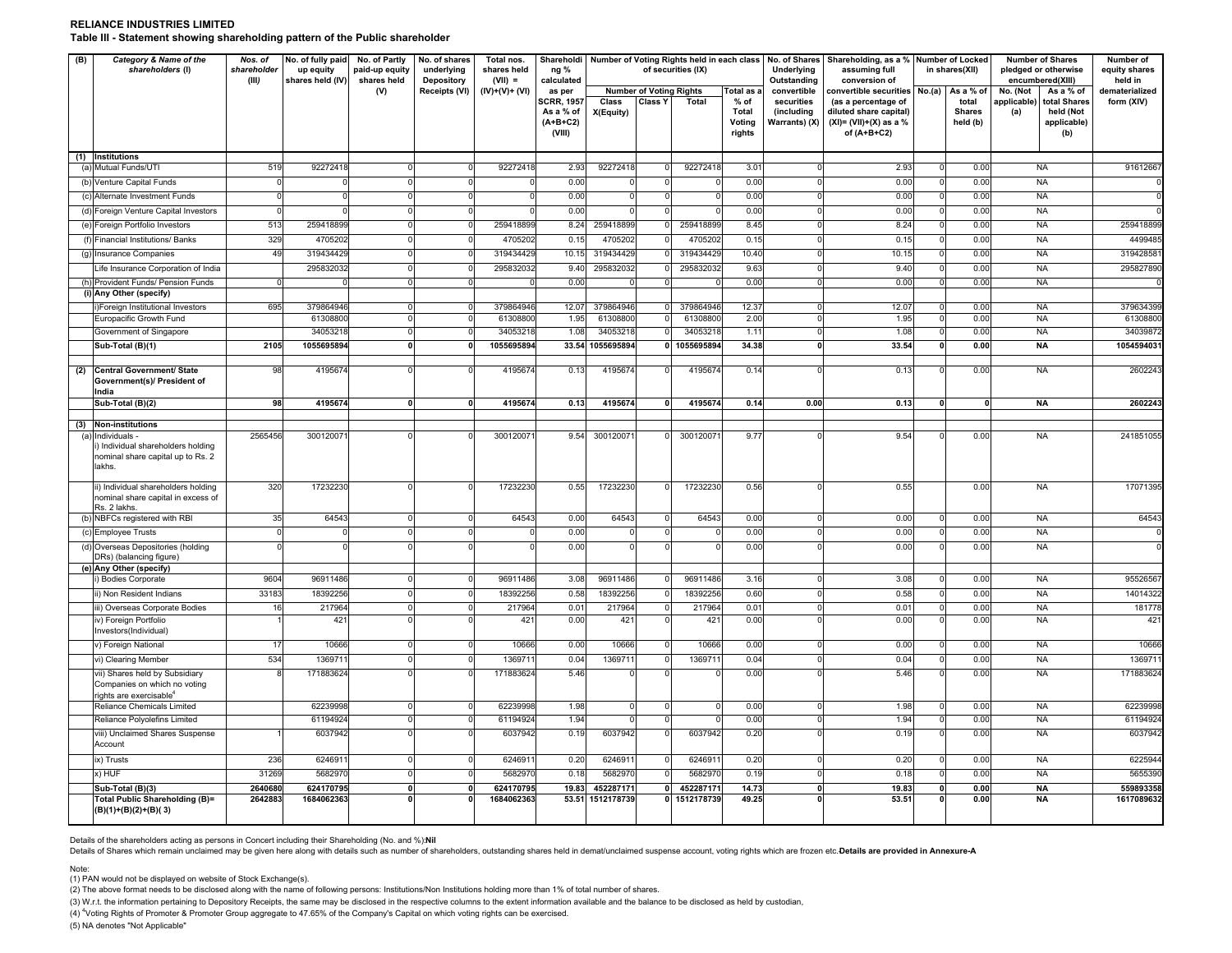## **RELIANCE INDUSTRIES LIMITED**

# **Details of Shares which remain unclaimed along with details such as number of shareholders, outstanding shares held in demat/unclaimed suspense account, voting rights which are frozen etc.**

**ANNEXURE-A**

| <b>SI No</b> | <b>Description</b>                   | <b>No. of Shareholders</b><br>(phase wise transfers) | <b>No. of Shares</b> |  |  |  |  |
|--------------|--------------------------------------|------------------------------------------------------|----------------------|--|--|--|--|
|              | Unclaimed Shares in Suspense Account | 15 99 42                                             | 60 37 942            |  |  |  |  |